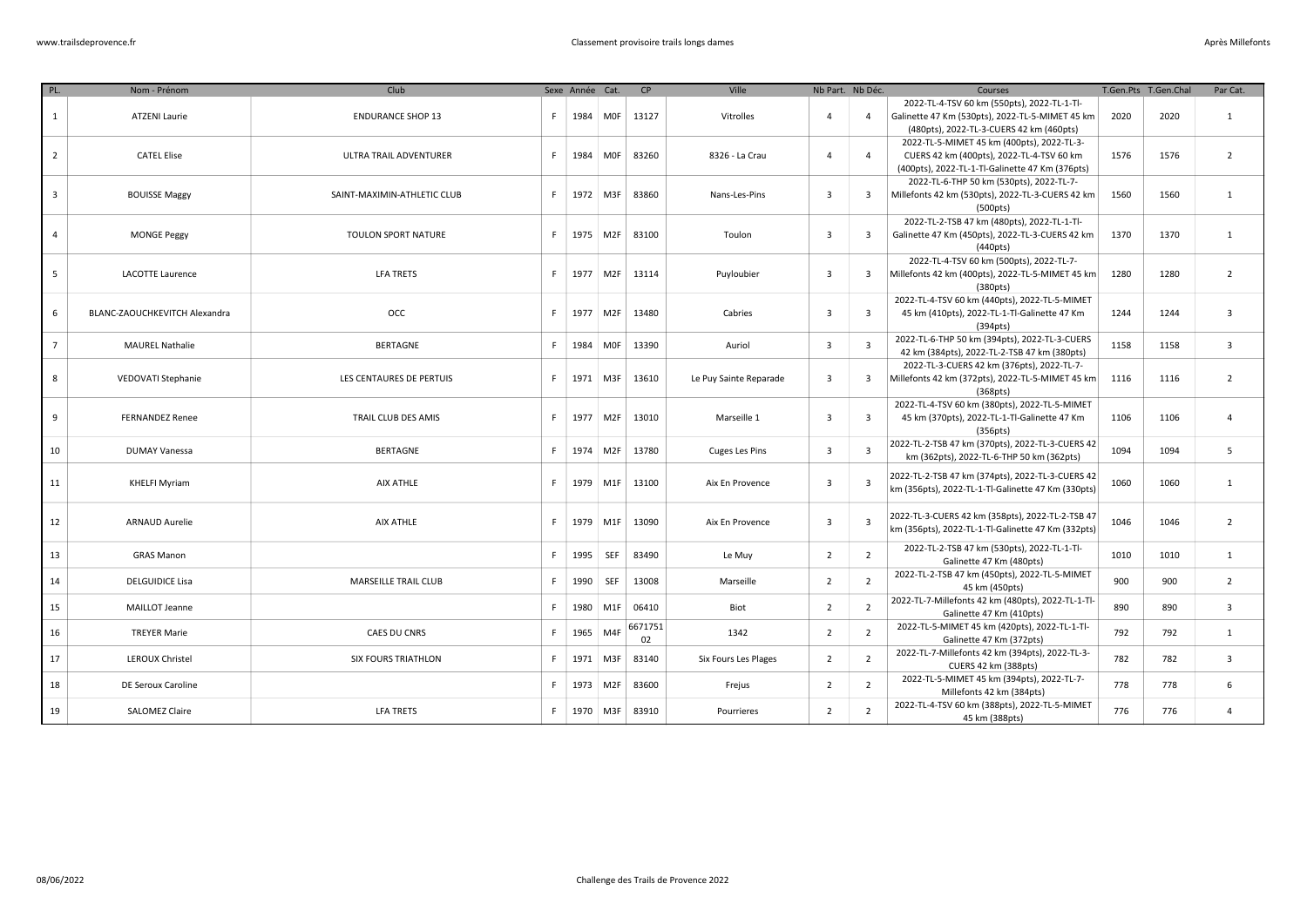| PL. | Nom - Prénom              | Club                                                        |    | Sexe Année Cat. |                  | CP    | Ville                      |                | Nb Part. Nb Déc. | Courses                                                                 |     | T.Gen.Pts T.Gen.Chal | Par Cat.       |
|-----|---------------------------|-------------------------------------------------------------|----|-----------------|------------------|-------|----------------------------|----------------|------------------|-------------------------------------------------------------------------|-----|----------------------|----------------|
| 20  | <b>ARDIZZONE Chloe</b>    | <b>ENDURANCE SHOP 13</b>                                    | F. | 1995            | <b>SEF</b>       | 13710 | Fuveau                     | $\overline{2}$ | $\overline{2}$   | 2022-TL-1-Tl-Galinette 47 Km (380pts), 2022-TL-5-                       | 754 | 754                  | $\overline{3}$ |
|     |                           |                                                             |    |                 |                  |       |                            |                |                  | MIMET 45 km (374pts)                                                    |     |                      |                |
| 21  | <b>BALTEIRO Kelly</b>     | AS CAVAILLON                                                | F. | 1979            | M <sub>1</sub> F | 84300 | Cavaillon                  | $\overline{2}$ | $\overline{2}$   | 2022-TL-5-MIMET 45 km (372pts), 2022-TL-4-TSV                           | 742 | 742                  | $\overline{4}$ |
|     |                           |                                                             |    |                 |                  |       |                            |                |                  | 60 km (370pts)                                                          |     |                      |                |
| 22  | <b>MATHIEU Benedicte</b>  | TOULON SPORT NATURE                                         | F  | 1967            | M4F              | 83160 | La Valette Du Var          | $\overline{2}$ | $\overline{2}$   | 2022-TL-4-TSV 60 km (376pts), 2022-TL-1-Tl-                             | 738 | 738                  | 2              |
|     |                           |                                                             |    |                 |                  |       |                            |                |                  | Galinette 47 Km (362pts)                                                |     |                      |                |
| 23  | <b>MONIER Bernadette</b>  | <b>TRAIL CLUB OLLIOULES</b>                                 | F  | 1958            | M <sub>5F</sub>  | 83500 | La Seyne Sur Mer           | $\overline{2}$ | $\overline{2}$   | 2022-TL-7-Millefonts 42 km (364pts), 2022-TL-2-                         | 724 | 724                  | 1              |
|     |                           |                                                             |    |                 |                  |       |                            |                |                  | TSB 47 km (360pts)                                                      |     |                      |                |
| 24  | <b>VAKALIS Marina</b>     | <b>BERTAGNE</b>                                             | F. | 1984            | <b>MOF</b>       | 13012 | Marseille                  | $\overline{2}$ | $\overline{2}$   | 2022-TL-3-CUERS 42 km (360pts), 2022-TL-5-                              | 720 | 720                  | $\overline{4}$ |
|     |                           |                                                             |    |                 |                  |       |                            |                |                  | MIMET 45 km (360pts)                                                    |     |                      |                |
| 25  | <b>FERNANDEZ Beatrice</b> |                                                             | F. | 1965            | M4F              | 34160 | Beaulieu                   | $\overline{2}$ | $\overline{2}$   | 2022-TL-2-TSB 47 km (368pts), 2022-TL-1-Tl-                             | 714 | 714                  | 3              |
|     |                           |                                                             |    |                 |                  |       |                            |                |                  | Galinette 47 Km (346pts)                                                |     |                      |                |
| 26  | <b>LAMBERT Christine</b>  | MJC PLAN DE CUQUES                                          | F. | 1976            | M <sub>2F</sub>  | 13013 | Marseille                  | $\overline{2}$ | $\overline{2}$   | 2022-TL-6-THP 50 km (370pts), 2022-TL-1-Tl-<br>Galinette 47 Km (338pts) | 708 | 708                  | $\overline{7}$ |
|     |                           |                                                             |    |                 |                  |       |                            |                |                  | 2022-TL-4-TSV 60 km (356pts), 2022-TL-5-MIMET                           |     |                      |                |
| 27  | <b>BOSIO Claudine</b>     |                                                             | F  | 1957            | M6F              | 30300 | Beaucaire                  | $\overline{2}$ | $\overline{2}$   | 45 km (352pts)                                                          | 708 | 708                  | 1              |
|     |                           |                                                             |    |                 |                  |       |                            |                |                  | 2022-TL-5-MIMET 45 km (350pts), 2022-TL-4-TSV                           |     |                      |                |
| 28  | <b>BLAYNEY Fanny</b>      |                                                             | F  | 1988            | SEF              | 13001 | Marseille 1                | $\overline{2}$ | $\overline{2}$   | 60 km (348pts)                                                          | 698 | 698                  | $\overline{4}$ |
|     |                           |                                                             |    |                 |                  |       |                            |                |                  | 2022-TL-2-TSB 47 km (364pts), 2022-TL-1-Tl-                             |     |                      |                |
| 29  | <b>GARRIDO Claire</b>     |                                                             | F. | 1974            | M <sub>2F</sub>  | 30250 | Salinelles                 | $\overline{2}$ | $\overline{2}$   | Galinette 47 Km (328pts)                                                | 692 | 692                  | 8              |
| 30  | <b>PERON Coline</b>       | GCC/SPORTADDICTAUBAGNE                                      | F. |                 | 1992 SEF         | 13580 | La Fare Les Oliviers       | $\mathbf{1}$   | 1                | 2022-TL-5-MIMET 45 km (530pts)                                          | 530 | 530                  | 5              |
| 31  | <b>BOUHAN Emilie</b>      |                                                             |    | 1986            | MOF              | 73710 | Pralognan-La-Vanoise       | $\mathbf{1}$   | 1                | 2022-TL-6-THP 50 km (480pts)                                            | 480 | 480                  | 5              |
| 32  | <b>RICHARD Geraldine</b>  |                                                             | F. | 1976            | M2F              | 84240 | Grambois                   | $\mathbf{1}$   | $\mathbf{1}$     | 2022-TL-4-TSV 60 km (470pts)                                            | 470 | 470                  | 9              |
| 33  | <b>RANALLI Tiziana</b>    | TRAIL CLUB DE PROVENCE                                      | E  | 1987            | MOF              | 83520 | Roquebrune Sur Argens      | $\mathbf{1}$   | $\mathbf{1}$     | 2022-TL-7-Millefonts 42 km (450pts)                                     | 450 | 450                  | 6              |
| 34  | <b>MILLET Carole</b>      |                                                             | F. | 1970            | M3F              | 68570 | Osenbach                   | $\mathbf{1}$   | $\mathbf{1}$     | 2022-TL-6-THP 50 km (450pts)                                            | 450 | 450                  | $\overline{5}$ |
| 35  | <b>PARSY Sabrina</b>      |                                                             |    |                 | 1976 M2F         | 83860 | Nans-Les-Pins              | $\mathbf{1}$   | 1                | 2022-TL-3-CUERS 42 km (420pts)                                          | 420 | 420                  |                |
| 36  | <b>BERNARD Claire</b>     | <b>LYON MOUNTAIN TRAIL</b>                                  | F. | 1994            | SEF              | 69007 | Lyon                       | 1              | 1                | 2022-TL-1-Tl-Galinette 47 Km (420pts)                                   | 420 | 420                  | 6              |
| 37  | DUVERNE Alexandra         |                                                             | F. | 1989            | SEF              | 77000 | Melun                      | 1              | 1                | 2022-TL-4-TSV 60 km (420pts)                                            | 420 | 420                  | $\overline{7}$ |
| 38  | <b>DELAVAL Marine</b>     | D FOULÃFAFÃ, AFÃFA, Ã, AFÃFAFÃ, A, ÃFA, Ã, A©ES CROISIENNES | F. |                 | 1974 M2F         | 83420 | La Croix Valmer            | 1              | 1                | 2022-TL-2-TSB 47 km (420pts)                                            | 420 | 420                  |                |
| 39  | <b>GAY Justine</b>        | WILD TRAIL FORCALQUIER                                      | F. | 1998            | SEF              | 04300 | Limans                     | $\mathbf{1}$   | 1                | 2022-TL-6-THP 50 km (420pts)                                            | 420 | 420                  | 8              |
| 40  | <b>COSTE Sophie</b>       |                                                             | F. |                 | 1977 M2F         | 06130 | Grasse                     | $\mathbf{1}$   | 1                | 2022-TL-7-Millefonts 42 km (420pts)                                     | 420 | 420                  |                |
| 41  | <b>COURCELLE Karen</b>    | <b>ALTORE</b>                                               |    | 1973            | M2F              | 05130 | Sigoyer                    | $\mathbf{1}$   | 1                | 2022-TL-3-CUERS 42 km (410pts)                                          | 410 | 410                  |                |
| 42  | <b>MAZARGUIL Aurelie</b>  |                                                             | F. | 1979            | M1F              | 38150 | Roussillon                 | $\mathbf{1}$   | 1                | 2022-TL-6-THP 50 km (410pts)                                            | 410 | 410                  | 5              |
| 43  | MAZZELLA Fanny            | <b>ESVL TRIATHLON</b>                                       |    | 1977            | M2F              | 06270 | Villeneuve Loubet          | $\mathbf{1}$   | $\mathbf{1}$     | 2022-TL-7-Millefonts 42 km (410pts)                                     | 410 | 410                  |                |
| 44  | ROIRON-MONTARNAL Julie    |                                                             | F. | 1997            | SEF              | 83000 | Toulon                     | $\mathbf{1}$   | $\mathbf{1}$     | 2022-TL-2-TSB 47 km (410pts)                                            | 410 | 410                  | 9              |
| 45  | <b>BROVEDANI Julie</b>    | ALTITRAIL                                                   |    | 1986            | MOF              | 57740 | Longeville Les Saint Avold | $\mathbf{1}$   | 1                | 2022-TL-2-TSB 47 km (400pts)                                            | 400 | 400                  | $\overline{7}$ |
| 46  | MAGNALDO Lucile           | KULTTE                                                      | F. | 1997            | SEF              | 92340 | Bourg La Reine             | $\mathbf{1}$   | $\mathbf{1}$     | 2022-TL-1-Tl-Galinette 47 Km (400pts)                                   | 400 | 400                  |                |
| 47  | <b>CARTON Domitille</b>   | <b>TRACS</b>                                                |    | 1992            | <b>SEF</b>       | 04200 | Peipin                     | $\mathbf{1}$   | $\mathbf{1}$     | 2022-TL-6-THP 50 km (400pts)                                            | 400 | 400                  |                |
| 48  | <b>HODE Berengere</b>     | <b>ENDURANCE SHOP 13</b>                                    | F  |                 | 1981 M1F         | 13500 | Martigues                  | $\mathbf{1}$   | $\mathbf{1}$     | 2022-TL-3-CUERS 42 km (394pts)                                          | 394 | 394                  | 6              |
| 49  | PETIT Eleonore            |                                                             |    | 1982            | M1F              | 83136 | Forcalqueiret              | $\mathbf{1}$   | 1                | 2022-TL-4-TSV 60 km (394pts)                                            | 394 | 394                  | $\overline{7}$ |
| 50  | MOQUET Celine             |                                                             | E  |                 | 1975 M2F         | 83200 | Toulon                     | $\mathbf{1}$   | 1                | 2022-TL-2-TSB 47 km (394pts)                                            | 394 | 394                  |                |
| 51  | <b>BOCH Julie</b>         | CHULLANKA                                                   |    | 1997            | SEF              | 06800 | Cagnes-Sur-Mer             | $\mathbf{1}$   | 1                | 2022-TL-7-Millefonts 42 km (388pts)                                     | 388 | 388                  |                |
| 52  | <b>JORET Laetitia</b>     |                                                             |    | 1981            | M1F              | 34990 | Juvignac                   | $\mathbf{1}$   | 1                | 2022-TL-1-Tl-Galinette 47 Km (388pts)                                   | 388 | 388                  | 8              |
| 53  | <b>MILOU Nathalie</b>     | <b>DMA</b>                                                  | F. | 1972            | M3F              | 69330 | Jonage                     | 1              | 1                | 2022-TL-2-TSB 47 km (388pts)                                            | 388 | 388                  | 6              |
| 54  | <b>ERARD Elise</b>        |                                                             |    | 1986            | MOF              | 13590 | Meyreuil                   | $\mathbf{1}$   | 1                | 2022-TL-6-THP 50 km (388pts)                                            | 388 | 388                  | 8              |
| 55  | XIANG Fan                 |                                                             | F. |                 | 1983 MOF         | 75016 | Paris                      | $\mathbf{1}$   | 1                | 2022-TL-1-Tl-Galinette 47 Km (384pts)                                   | 384 | 384                  | 9              |
| 56  | <b>GUILLAUME Ingrid</b>   |                                                             | F. |                 | 1977 M2F         | 06400 | Cannes                     | $\mathbf{1}$   | $\mathbf{1}$     | 2022-TL-2-TSB 47 km (384pts)                                            | 384 | 384                  |                |
| 57  | <b>JOSSE Marion</b>       |                                                             | F  |                 | 1996 SEF         | 13001 | Marseille 1                | $\mathbf{1}$   | 1                | 2022-TL-5-MIMET 45 km (384pts)                                          | 384 | 384                  |                |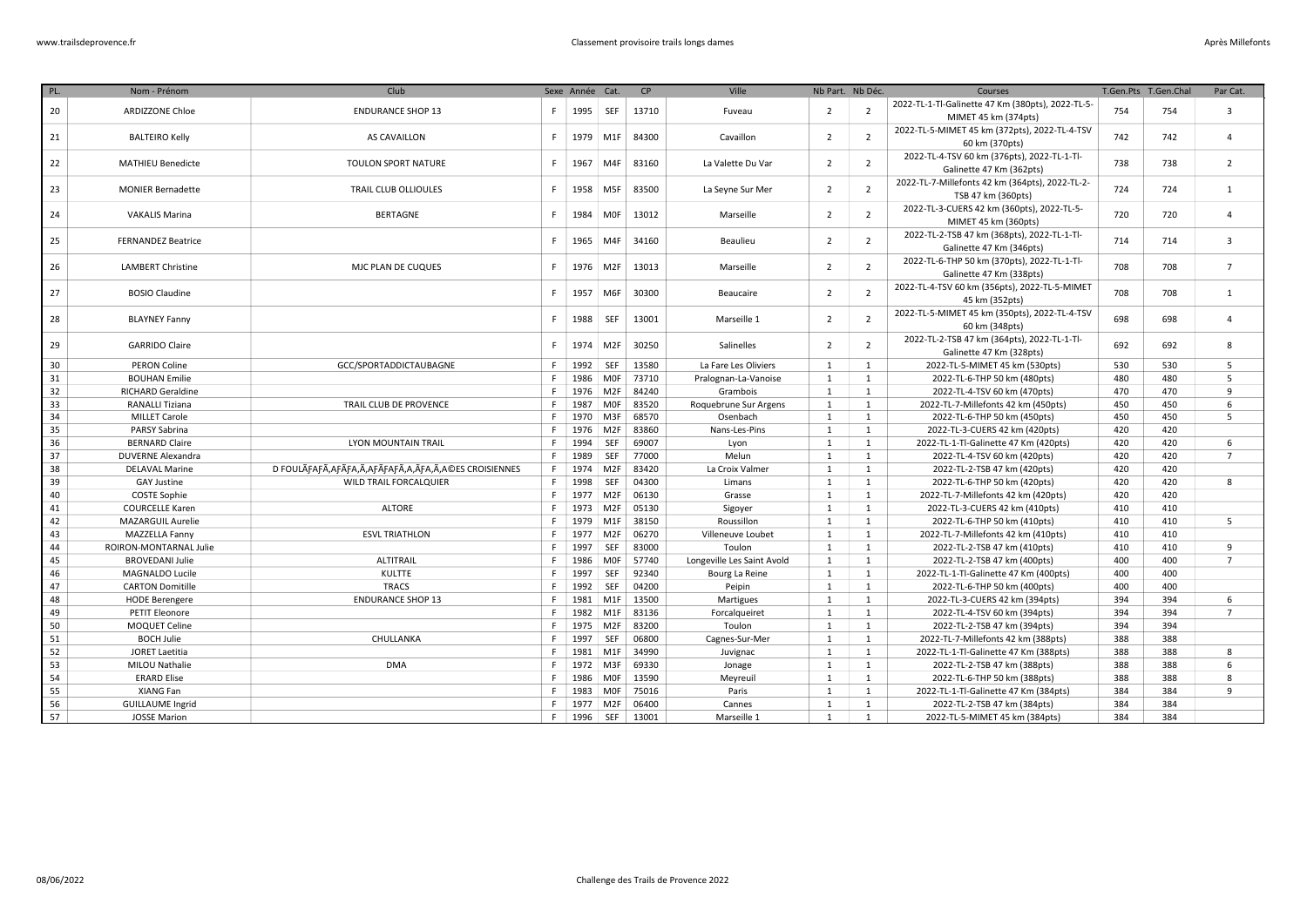| PL. | Nom - Prénom               | Club                               |    | Sexe Année Cat. |                 | CP    | Ville                  | Nb Part. Nb Déc. |                | Courses                               | T.Gen.Pts | T.Gen.Chal | Par Cat.       |
|-----|----------------------------|------------------------------------|----|-----------------|-----------------|-------|------------------------|------------------|----------------|---------------------------------------|-----------|------------|----------------|
| 58  | <b>GAZANHE Fanny</b>       |                                    | F. | 1987            | MOF             | 84260 | Sarrians               | 1                | $\overline{1}$ | 2022-TL-4-TSV 60 km (384pts)          | 384       | 384        |                |
| 59  | <b>AGUER Miren</b>         |                                    | F. | 1975 M2F        |                 | 13005 | Marseille              | 1                | <sup>1</sup>   | 2022-TL-6-THP 50 km (384pts)          | 384       | 384        |                |
| 60  | <b>VIDAL Caroline</b>      | CLUB SPORTIF IBM NICE SOPHIA       | F. | 1975            | M2F             | 83000 | Toulon                 | 1                | <sup>1</sup>   | 2022-TL-7-Millefonts 42 km (380pts)   | 380       | 380        |                |
| 61  | <b>BELLACICCO Lea</b>      |                                    | F. | 1994            | SEF             | 21000 | Dijon                  | 1                | 1              | 2022-TL-6-THP 50 km (380pts)          | 380       | 380        |                |
| 62  | <b>FERRE Clementine</b>    | AIX ATHLE                          | F. | 1996            | <b>SEF</b>      | 13100 | Aix-En-Provence        | 1                | 1              | 2022-TL-3-CUERS 42 km (380pts)        | 380       | 380        |                |
| 63  | <b>LOUIS Claire</b>        |                                    | F. | 1994            | SEF             | 13590 | Meyreuil               | 1                | 1              | 2022-TL-2-TSB 47 km (378pts)          | 378       | 378        |                |
| 64  | <b>MANIN Lucile</b>        | <b>MARSEILLE TRAIL CLUB</b>        | F. | 1987            | MOF             | 13011 | Marseille              | 1                | 1              | 2022-TL-5-MIMET 45 km (378pts)        | 378       | 378        |                |
| 65  | <b>FONQUET Nathalie</b>    |                                    | F. | 1967            | M4F             | 06420 | Valdeblore             | 1                | 1              | 2022-TL-7-Millefonts 42 km (378pts)   | 378       | 378        | $\overline{4}$ |
| 66  | <b>SACCOMAN Marine</b>     | AIX ATHLE                          | F. | 1991            | SEF             | 13100 | Aix-En-Provence        | 1                | 1              | 2022-TL-4-TSV 60 km (378pts)          | 378       | 378        |                |
| 67  | <b>FREMOND Camille</b>     | <b>AIX ATHLE</b>                   | F. | 1992            | SEF             | 13090 | Aix En Provence        | $\mathbf{1}$     | 1              | 2022-TL-1-Tl-Galinette 47 Km (378pts) | 378       | 378        |                |
| 68  | <b>FEINBERG Laurine</b>    | PARIS UNIVERISTE CLUB              | F. | 1976            | M <sub>2F</sub> | 75013 | Paris                  | 1                | 1              | 2022-TL-6-THP 50 km (378pts)          | 378       | 378        |                |
| 69  | <b>HENICHERI Fatiha</b>    | <b>COURIR AU FEMININ</b>           | F. | 1977 M2F        |                 |       |                        | $\mathbf{1}$     | 1              | 2022-TL-3-CUERS 42 km (378pts)        | 378       | 378        |                |
| 70  | <b>PAOLI Nathalie</b>      | <b>OCC</b>                         | F  | 1969            | M3F             | 13480 | Cabries                | 1                | <sup>1</sup>   | 2022-TL-2-TSB 47 km (376pts)          | 376       | 376        | $\overline{7}$ |
| 71  | <b>BENZAKI Fabienne</b>    | LE LIEVRE ET LA TORTUE ASCPR       | F  | 1972            | M3F             | 13830 | Roquefort La Bedoule   | $\mathbf{1}$     | $\mathbf{1}$   | 2022-TL-5-MIMET 45 km (376pts)        | 376       | 376        | 8              |
| 72  | <b>ANDRES Nora</b>         | <b>FOOTING RAMBERTOIS</b>          | F. | 1976            | M <sub>2F</sub> | 26240 | Beausemblant           | 1                | <sup>1</sup>   | 2022-TL-6-THP 50 km (376pts)          | 376       | 376        |                |
| 73  | <b>FIOROT Valerie</b>      |                                    | F  | 1967            | M4F             | 06670 | Castagniers            | $\mathbf{1}$     | $\mathbf{1}$   | 2022-TL-7-Millefonts 42 km (376pts)   | 376       | 376        | 5              |
| 74  | <b>MENGUY Valerie</b>      | <b>OXUBII</b>                      | F  | 1966            | M4F             | 83600 | Frejus                 | 1                | 1              | 2022-TL-7-Millefonts 42 km (374pts)   | 374       | 374        | 6              |
| 75  | <b>RAMIREZ Charlotte</b>   | <b>TRAIL CLUB OLLIOULES</b>        | F  | 1989            | <b>SEF</b>      | 83190 | Ollioules              | 1                | <sup>1</sup>   | 2022-TL-3-CUERS 42 km (374pts)        | 374       | 374        |                |
| 76  | <b>MARQUES Elodie</b>      |                                    | F. | 1987            | MOF             | 84580 | Oppede                 | 1                | 1              | 2022-TL-6-THP 50 km (374pts)          | 374       | 374        |                |
| 77  | JOUANOLOU Isabelle         | STADE BAGNERAIS A                  | F  | 1967            | M4F             | 65200 | Gerde                  | 1                | <sup>1</sup>   | 2022-TL-4-TSV 60 km (374pts)          | 374       | 374        | $\overline{7}$ |
| 78  | <b>AMOUR Mathilde</b>      | <b>AIX ATHLE</b>                   | F. | 1998            | SEF             | 13790 | Aix-En-Provence        | 1                | <sup>1</sup>   | 2022-TL-1-Tl-Galinette 47 Km (374pts) | 374       | 374        |                |
| 79  | <b>GAVALAND Sarah</b>      | STADE BAGNERAIS A                  | F. | 1975 M2F        |                 | 65200 | Montgaillard           | 1                | 1              | 2022-TL-4-TSV 60 km (372pts)          | 372       | 372        |                |
| 80  | MOUGEOT Evelyne            | CSP <sub>13</sub>                  | F. | 1976            | M2F             | 13780 | <b>Cuges Les Pins</b>  | 1                | 1              | 2022-TL-2-TSB 47 km (372pts)          | 372       | 372        |                |
| 81  | <b>BERTIN Isabelle</b>     | TRAIL CLUB DES FOUS                | F. | 1966            | M4F             | 13600 | La Ciotat              | 1                | <sup>1</sup>   | 2022-TL-6-THP 50 km (372pts)          | 372       | 372        | 8              |
| 82  | <b>BALESTRA Cecile</b>     | <b>OMNISPORT HYEROIS</b>           | F. | 1978            | M1F             | 83400 | Hyeres                 | 1                | 1              | 2022-TL-3-CUERS 42 km (372pts)        | 372       | 372        | 9              |
| 83  | <b>MULLER Patricia</b>     |                                    | F. | 1967            | M4F             | 01228 | Plan-Les-Ouates        | 1                | $\mathbf{1}$   | 2022-TL-7-Millefonts 42 km (370pts)   | 370       | 370        | 9              |
| 84  | <b>LEGUEN Laurence</b>     |                                    | F. | 1978 M1F        |                 | 83140 | Six Fours Les Plages   | $\mathbf{1}$     | 1              | 2022-TL-3-CUERS 42 km (370pts)        | 370       | 370        |                |
| 85  | JURAND Natacha             |                                    | F. | 1970            | M3F             | 13210 | Saint Remy De Provence | 1                | 1              | 2022-TL-1-Tl-Galinette 47 Km (370pts) | 370       | 370        | 9              |
| 86  | <b>TOQUART Aurelie</b>     |                                    | F. | 1988            | SEF             | 54000 | Nancy                  | 1                | $\mathbf{1}$   | 2022-TL-1-Tl-Galinette 47 Km (368pts) | 368       | 368        |                |
| 87  | <b>ACHARD Aurelie</b>      |                                    | F. | 1986            | MOF             | 06100 | Nice                   | $\mathbf{1}$     | 1              | 2022-TL-7-Millefonts 42 km (368pts)   | 368       | 368        |                |
| 88  | <b>BILLION Pauline</b>     | <b>AIX ATHLE</b>                   | F. | 1984            | MOF             | 13090 | Aix-En-Provence        | 1                | 1              | 2022-TL-3-CUERS 42 km (368pts)        | 368       | 368        |                |
| 89  | <b>FREARD Virginie</b>     | CAHM                               | F. | 1981            | M <sub>1F</sub> | 69007 | Le Val Dajol           | 1                | <sup>1</sup>   | 2022-TL-6-THP 50 km (368pts)          | 368       | 368        |                |
| 90  | <b>GRALL Malika</b>        |                                    | F. | 1976 M2F        |                 | 37230 | Fondettes              | 1                | <sup>1</sup>   | 2022-TL-4-TSV 60 km (368pts)          | 368       | 368        |                |
| 91  | <b>ENGASSER Eva</b>        |                                    | F. | 1993            | <b>SEF</b>      | 13100 | Aix-En-Provence        | 1                | 1              | 2022-TL-3-CUERS 42 km (366pts)        | 366       | 366        |                |
| 92  | CAPUS-BERARD Isabelle      | <b>CEVENNES TRAIL CLUB</b>         | F. | 1959            | M5F             | 30100 | Ales                   | 1                | <sup>1</sup>   | 2022-TL-4-TSV 60 km (366pts)          | 366       | 366        | $\overline{2}$ |
| 93  | <b>MALPAS Julie</b>        | CHICKEN RUN DE PEYNIER             | F. | 1979            | M <sub>1F</sub> | 13790 | Peynier                | 1                | 1              | 2022-TL-2-TSB 47 km (366pts)          | 366       | 366        |                |
| 94  | <b>PERRONE Nathalie</b>    | <b>CHONCHONS</b>                   | F. | 1972            | M3F             | 05000 | Gap                    | 1                | 1              | 2022-TL-6-THP 50 km (366pts)          | 366       | 366        |                |
| 95  | <b>BERNARD Laurence</b>    | AIX ATHLE                          | F. | 1969            | M3F             | 13240 | Septemes Les Vallons   | 1                | 1              | 2022-TL-7-Millefonts 42 km (366pts)   | 366       | 366        |                |
| 96  | SON Melanie                | TRAIL CLUB DES AMIS                | F. | 1981            | M1F             | 13300 | Salon De Provence      | 1                | <sup>1</sup>   | 2022-TL-1-Tl-Galinette 47 Km (366pts) | 366       | 366        |                |
| 97  | <b>BONNARD Celine</b>      | <b>COURIR A FUVEAU</b>             | F. | 1980            | M <sub>1F</sub> | 13105 | Mimet                  | 1                | 1              | 2022-TL-5-MIMET 45 km (366pts)        | 366       | 366        |                |
| 98  | <b>DUPRAT Julie</b>        | <b>TAC</b>                         | F. | 1981            | M <sub>1F</sub> | 83260 | La Crau                | $\mathbf{1}$     | 1              | 2022-TL-5-MIMET 45 km (364pts)        | 364       | 364        |                |
| 99  | <b>MARQUES Caroline</b>    | COURIR ET SOURIRE/TERRE DE RUNNING | F. | 1977            | M <sub>2F</sub> | 83136 | Gareoult               | 1                | 1              | 2022-TL-4-TSV 60 km (364pts)          | 364       | 364        |                |
| 100 | <b>MOUGEOT Eve</b>         | <b>BERTAGNE</b>                    | F. | 1976            | M <sub>2F</sub> |       |                        | 1                | 1              | 2022-TL-3-CUERS 42 km (364pts)        | 364       | 364        |                |
| 101 | <b>SEUBE Virginie</b>      |                                    | F  | 1978            | M1F             | 05000 | Gap                    | 1                | <sup>1</sup>   | 2022-TL-6-THP 50 km (364pts)          | 364       | 364        |                |
| 102 | <b>FABIEN Alice</b>        | <b>COURIR A BOUC BEL AIR</b>       | F. | 1981 M1F        |                 | 13320 | Bouc-Bel-Air           | 1                | 1              | 2022-TL-1-Tl-Galinette 47 Km (364pts) | 364       | 364        |                |
| 103 | <b>CABROL Fanny</b>        |                                    | F  | 1986            | MOF             | 83500 | La Seyne Sur Mer       | 1                | <sup>1</sup>   | 2022-TL-4-TSV 60 km (362pts)          | 362       | 362        |                |
| 104 | <b>GEOFFROY Frederique</b> | <b>COURIR PAYS DE GRASSE</b>       | F  | 1969            | M3F             | 83440 | Montauroux             | $\mathbf{1}$     | $\mathbf{1}$   | 2022-TL-7-Millefonts 42 km (362pts)   | 362       | 362        |                |
| 105 | <b>CORNALI Florine</b>     | <b>SIX FOURS TRIATHLON</b>         | F. | 1989            | SEF             | 83500 | La Seyne Sur Mer       | $\mathbf{1}$     | $\overline{1}$ | 2022-TL-2-TSB 47 km (362pts)          | 362       | 362        |                |